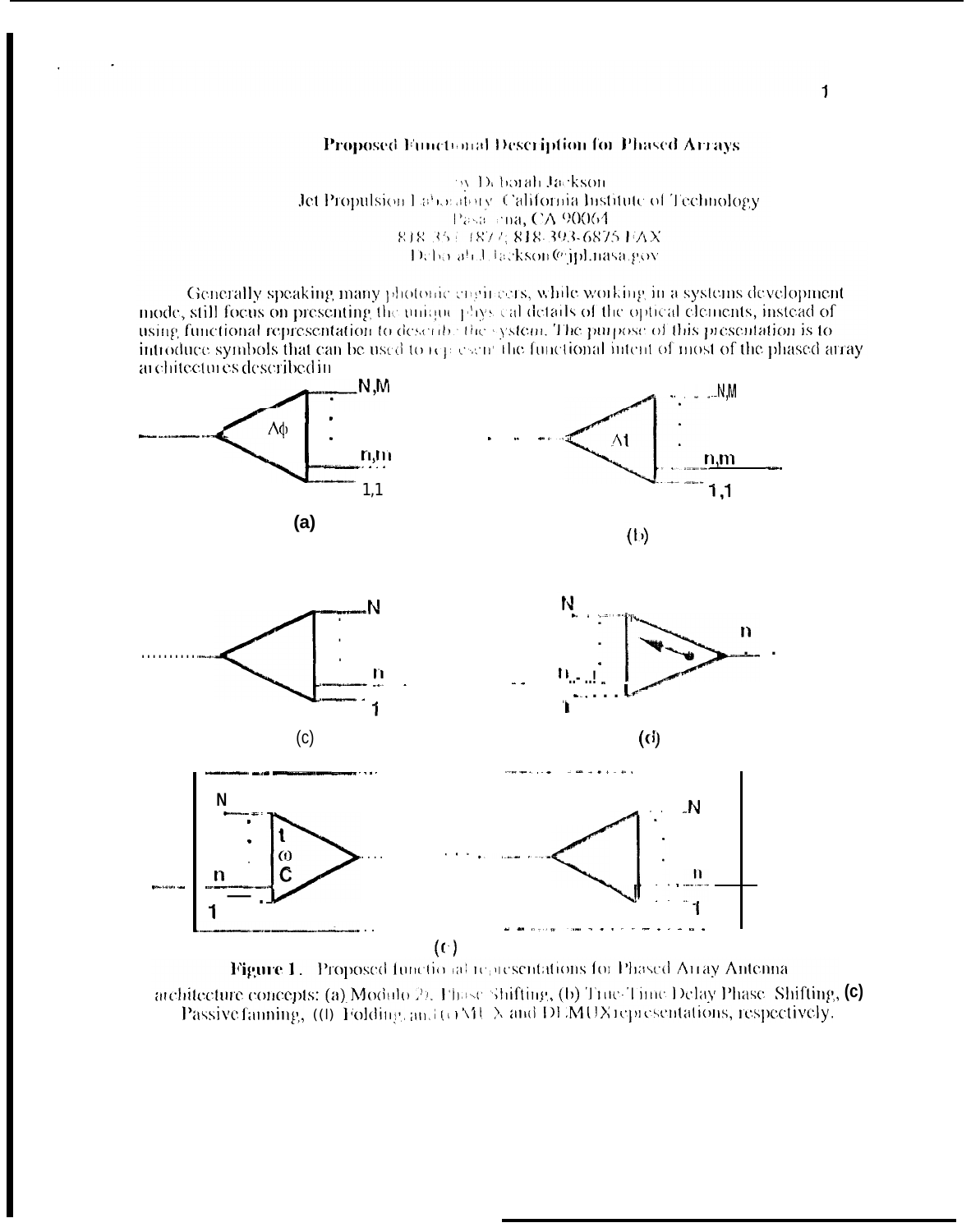the literature. It is anticipated that this will  $(1)$  simplify comparisons among different designs and (2) aid analysts in optimizing system performance. The examples used in this paper are taken from Patent's review paper "A Survey of Optical Beamforming Techniques"  $1$ .

The basic function of a phased arrivan ennal is to take a signal input,  $s(t)$ , fan it out to an NxM atray of radiating elements, and introduce a spatially dependent phase variation at each element of the array. A single symbol can be used to represent the faming action as shown in Figure 1. There are two basic methods condoved to introduce the spatially dependent phase variation that causes the far field steering of the radiated beam:

- Modulo  $2\pi$  phase shifts
- True Time delay

The method of introducing the phase variance is represented inside of the fanning symbol by either  $\Delta\phi$  or  $\Delta t$ , respectively, as depicted in Figure 1 (a) and (b). In addition, some architectures call for passively fanning the signal to N distribution points with the same phase. In this case, nothing is denoted inside of the fanning symbol (Figure  $\pm$  (c)).

Using these symbols, the classical RF  $\vec{p}$  ased a ray distribution system would be represented as shown in Figure 2





In another example, the classical Nach Zehnder Beam former represented in Figure  $3(a)$ can be expressed in functional terms as shown in Figure 3(b).

To distinguish between the optical and the electronic portions of the architecture, an  $O-E$ interface is denoted by a vertical dashed line with optical symbols on the left and the RF or electronic symbols on the right. The flow of the mout signal goes from left to right, except when crossing from the electronic to the optical side of the interface, in which case the order of flow is top to bottom. In addition, when the functional implementation is optical rather than electronic, it is always enclosed in a box.

It should be noted that the vertical dashed line implies the presence of laser sources, modulators, and detectors at the interface without explicitly depicting them in the figure. Rather, since it is conventional to speak of the RF optical RF loss of a single optical link in terms of the net gain, G, we introduce a gain per element term,  $G_{H,HI}$ , for the loop from the distributed RF  $\frac{s(t)}{N \bullet M}$ , to the output at each radiating element. Because these gain terms are signal input, determined by the efficiency of the laser sources, modulators, and photo receivers at the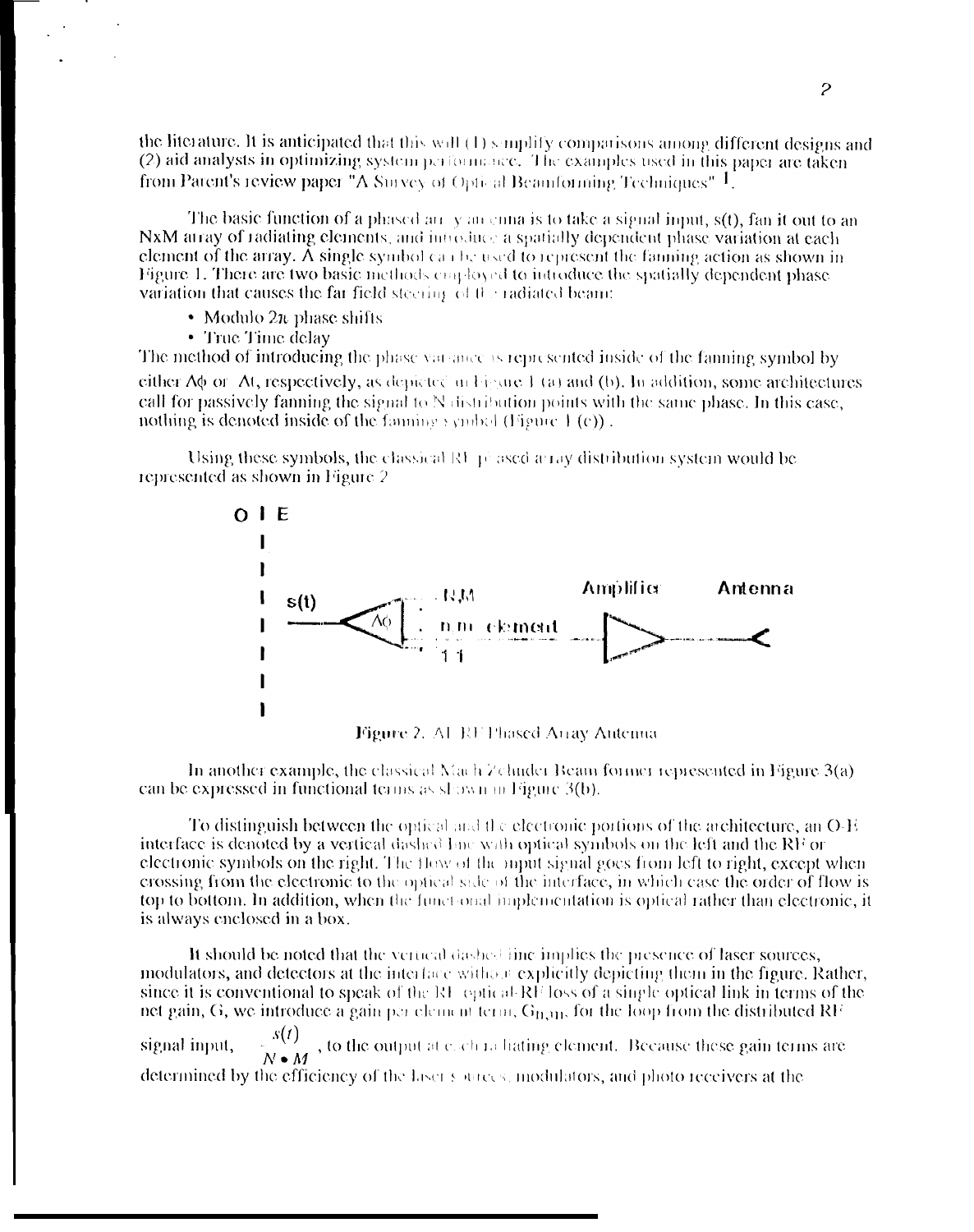

interface, some of the important physical properties of the interface hardware will be embodied by this gain term.

Figure 3. (a) Schematic of MachZehnder Besan former and (b) a functional representation of the Mach Zchnderbeamformer.

Other important design parameters such as the bandwidth, the noise figure, the RF-optical- $\mathbb{R}^1$  link dynamic range, the uniformity of performance across the array, the mass and power consumption per fanning string, and the familiar string to familiar string isolation, might be included in the diagram as needed. Note that the familiar string is defined as the sequence of operations or functions that occur after the famong function. If one implements a IxN fanning operation, any hardware that is needed to perform any successive operations must be replicated N times in order to build the full away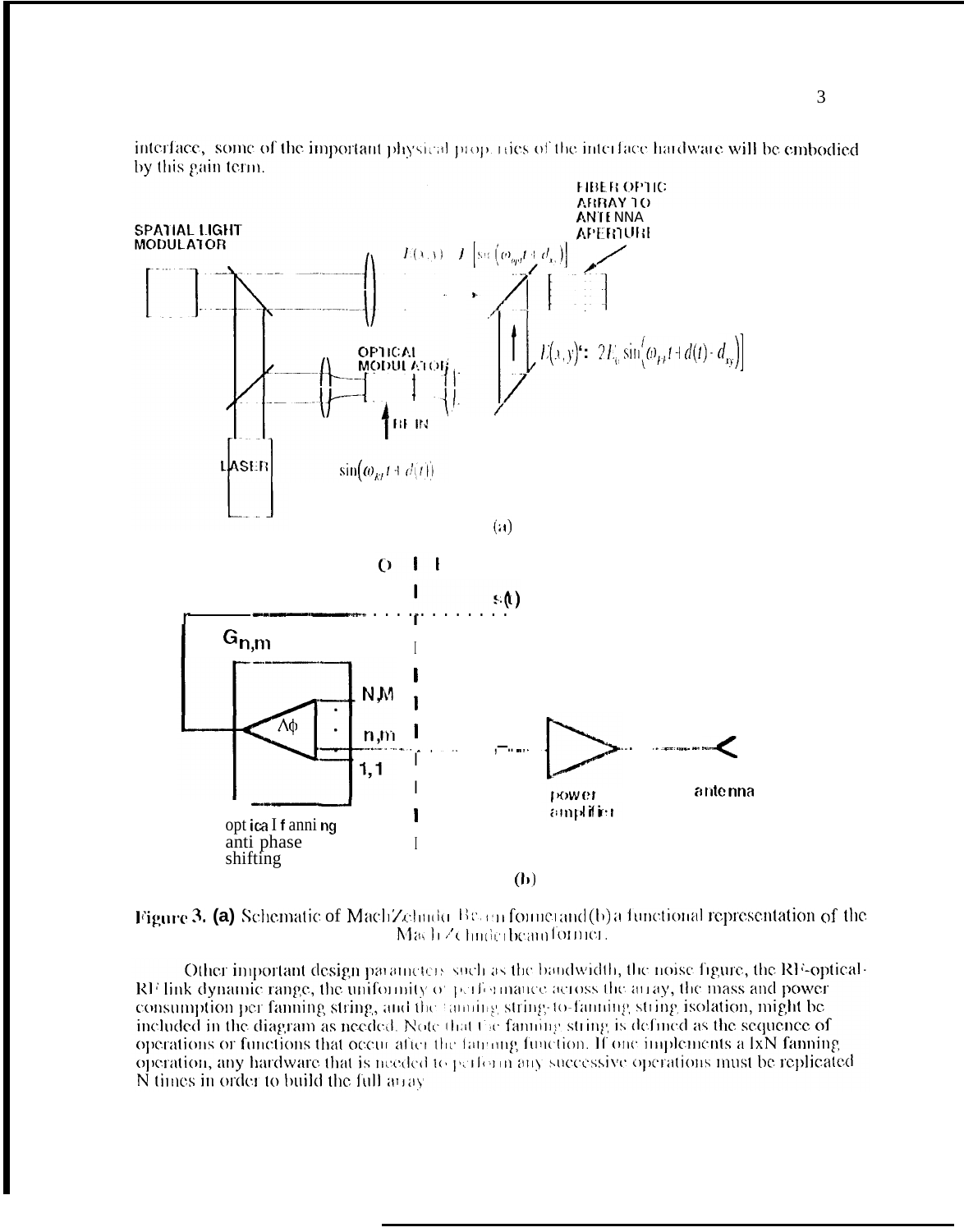In some of the true time delay approaches, only one of N fanned pathways are selected to define a given time delay. This is simply represented by the mirror image of the fanning symbol (see Figure 1 (d)). Clearly when a folding operation occurs, in the hardware string, hardware replication only occurs between the familiar and folding symbols.

For example, the Hughes designing hybrid optical/electronic time delay steering approach. As depicted in Figure 4.th Rlinputsignal is passively fan ned to 32 outputs be fore crossing the. E-O interface. The signals acther optically fanned over a 32-bit time delay variation. At each of the 32 outputs, asingled laypath is selected. '1 his is represented by folding the optical fan down to one selected time delay bit. The fact that the selected output appears on the electronic side of the interface implic, that the conversion process at the  $O$  to  $E$  interface is used in selecting the sign alpath that is fed to the output. Then the output is further fanned via<br>microwave lime delays to yield eithera  $96.1 + 32x3$  element hybrid beam former.



**Figure 4. Functional Represent tion of the Hughes Hybrid Optical-Electronic** Phased Array Concept (Reference 2).

When the outputs of alloptical pathways are folded together, this is commonly known as MUXing and is denoted in Figure 1 (c) by the absence of a selected output signal path, n. If needed, one can denote the method used to achieve the MUXing by introducing a t,  $\omega$ , or C to represent time-division, frequency-division, and code-division  $\overline{MUX}$  ing, respectively. When the passive fanning symbol appears after the MUX symbol, it is interpreted as a DEMUX operation. The Westinghouse compressed hybrid phased a ray antenna concept depicted in Figure  $\bar{5}$  nicely illustrates this. Here the optical MUXing is used to reduce the number of time delay subcomponent modules required to construct the full antenna array. It works by taking advantage of the fact that the relative amount of tune delay among adjacent apertures is repeated throughout the antenna. By identifying a subset of apertures (1 through N) that define the repeating relative